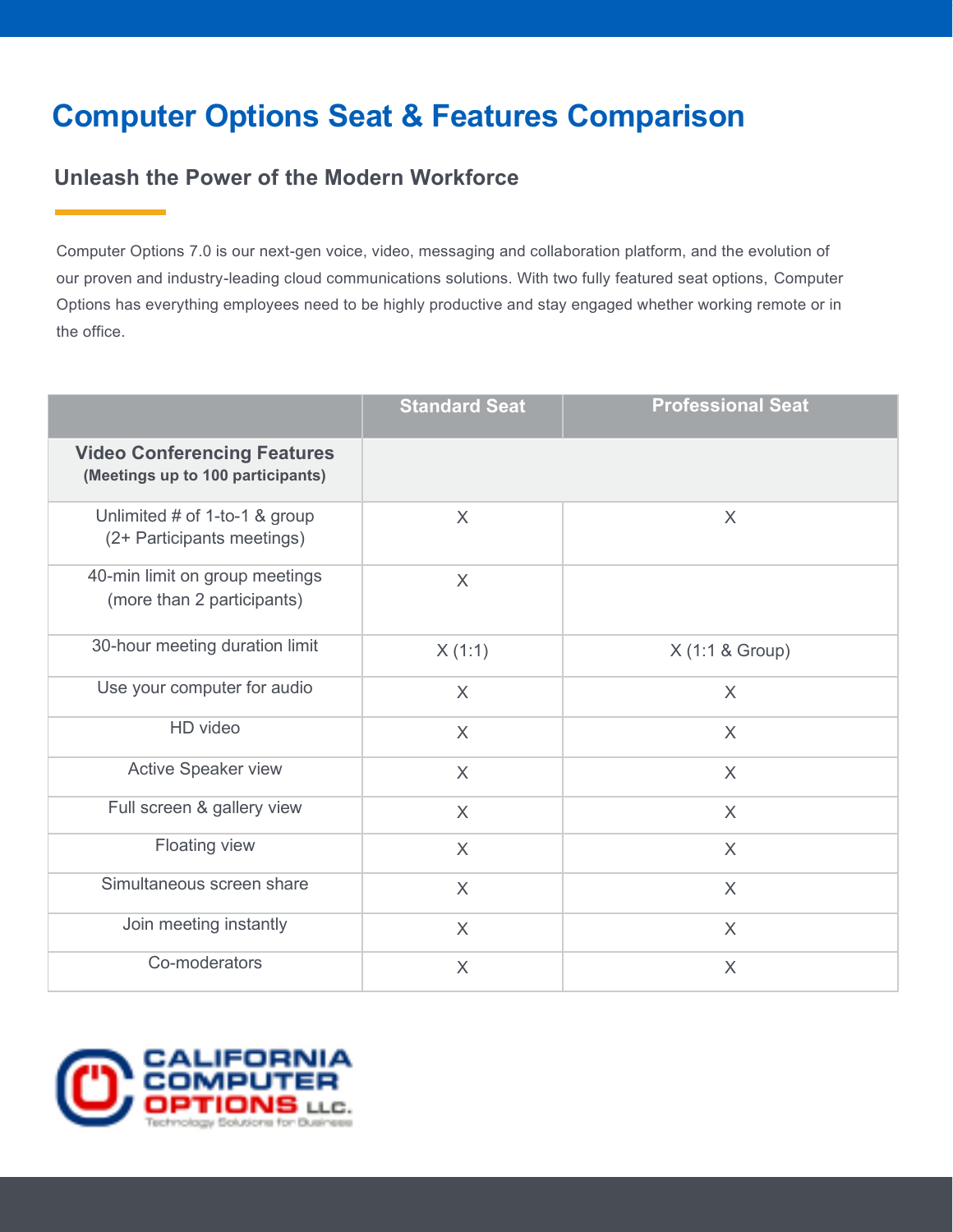|                                               | <b>Standard Seat</b> | <b>Professional Seat</b> |
|-----------------------------------------------|----------------------|--------------------------|
| <b>Video Conferencing Features</b><br>(cont)  |                      |                          |
| Multi-camera                                  | X                    | X                        |
| InRoom Link (H.323, SIP)                      |                      | X                        |
| Telephone Dial-in                             |                      | X                        |
| <b>Web Conferencing Features</b>              |                      |                          |
| Desktop & application sharing                 | $\sf X$              | $\sf X$                  |
| Instant or scheduled meetings                 | X                    | $\sf X$                  |
| MP4 or M4A local recording                    | $\sf X$              | $\sf X$                  |
| Private & group chat                          | $\sf X$              | X                        |
| Moderator controls                            | X                    | X                        |
| Web app (no downloads or plugins)             | $\sf X$              | X                        |
| Join from a video system or application       |                      | X                        |
| <b>Group Collaboration Features</b>           |                      |                          |
| Mac, Windows, Linux, iOS & Android<br>Support | X                    | X                        |
| Group messaging & presence                    | X                    | X                        |
| Emojis                                        | X                    | $\sf X$                  |
| Multi-share                                   | $\sf X$              | X                        |
| Community collaboration                       | $\sf X$              | $\times$                 |
| <b>Private Sidebar conversations</b>          | $\times$             | $\times$                 |
| <b>Lightboard Mode</b>                        |                      | $\times$                 |
| <b>Mobile Features</b>                        |                      |                          |
| Mobile apps (IOS/Android)                     | X                    | X                        |



۰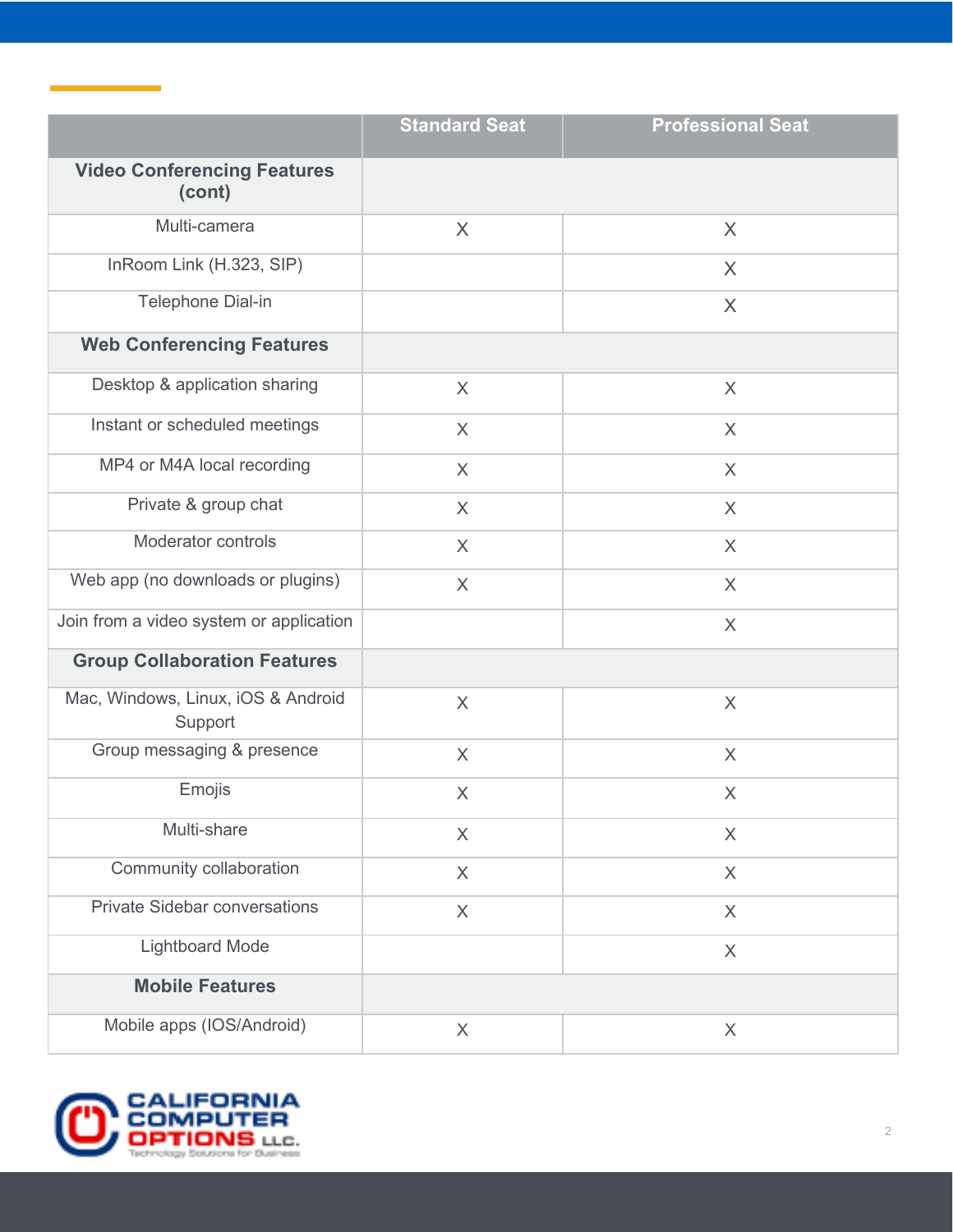|                                      | <b>Standard Seat</b> | <b>Professional Seat</b> |
|--------------------------------------|----------------------|--------------------------|
| <b>Workflow Integration Features</b> |                      |                          |
| <b>Calendar integrations</b>         | $\chi$               | $\sf X$                  |
| <b>Bookmarks</b>                     | $\sf X$              | $\sf X$                  |
| <b>Security Features</b>             |                      |                          |
| SSL encryption                       | $\sf X$              | $\sf X$                  |
| Personal room locking/unlocking      | $\sf X$              | $\chi$                   |
| <b>HIPAA</b> ready                   | $\times$             | $\sf X$                  |
| <b>Account Management Features</b>   |                      |                          |
| Single sign-on                       | $\sf X$              | $\times$                 |
| Company & User level management      |                      | X (Admin Privilege)      |
| Admin dashboard                      |                      | X (Admin Privilege)      |
| Premium Support                      |                      | $\sf X$                  |
| <b>High Value Upgrade Options</b>    |                      |                          |
| <b>Virtual Rooms</b>                 |                      | $\times$                 |



 $\label{eq:2.1} \mathcal{L}(\mathcal{L}^{\text{max}}_{\mathcal{L}}(\mathcal{L}^{\text{max}}_{\mathcal{L}}),\mathcal{L}^{\text{max}}_{\mathcal{L}}(\mathcal{L}^{\text{max}}_{\mathcal{L}}))\geq 0.$